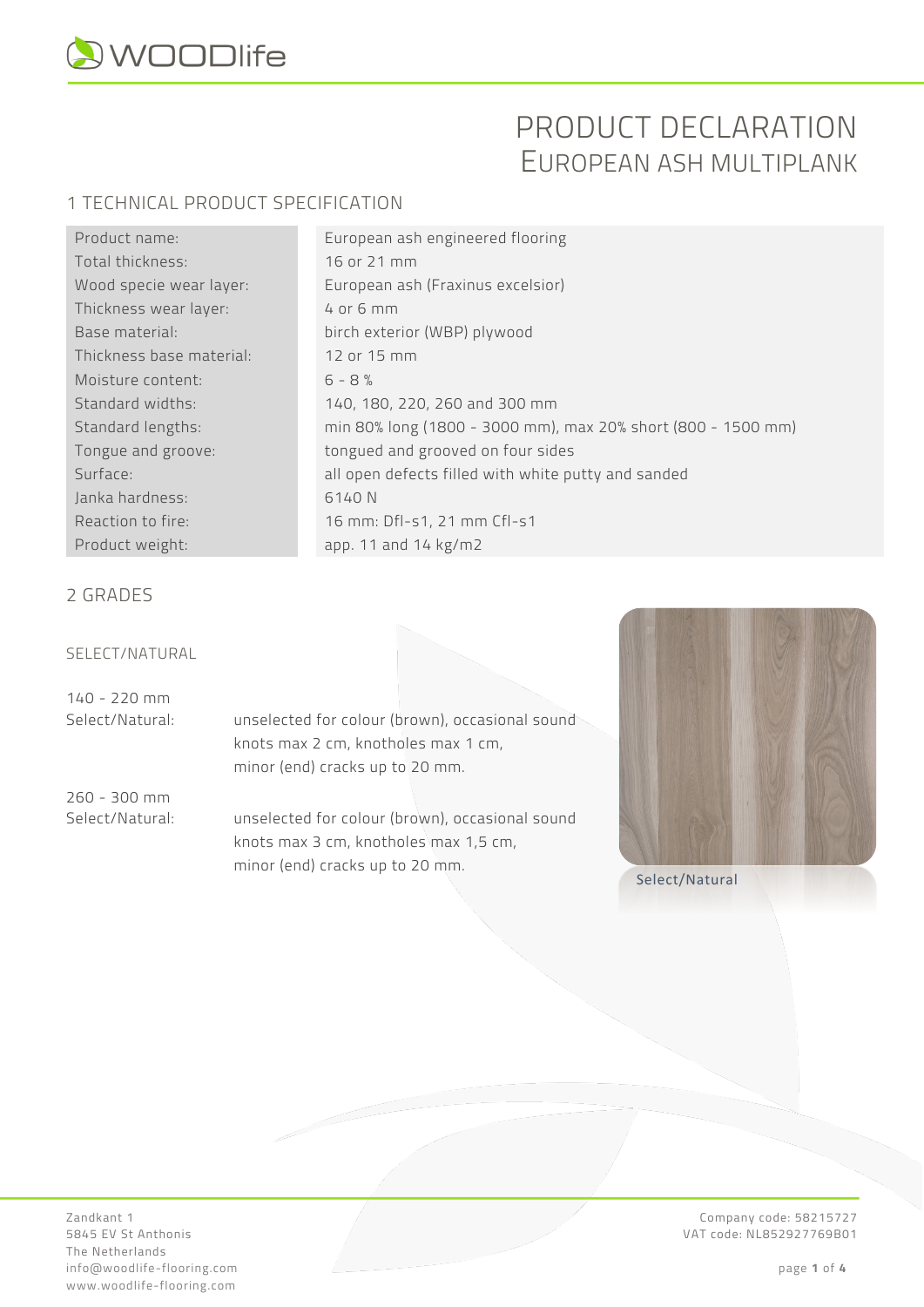

### 3 CE - CONFORMITY

UAB NEDlit International CE conformity to EN 13489, "Wood flooring – Multi-layer parquet elements"

Dimensional characteristics and limit deviations: Permitted deviation of width:  $\pm 0.2$  mm Lipping\* (between elements): ≤0,2 mm Squareness deviation:  $\leq 0.2$  mm over the width Cupping: 0,2% over the width Spring: ≤0,1% of the length



## UAB NEDlit International

| EN 14342:2005+A1                                                                      |  |
|---------------------------------------------------------------------------------------|--|
| Two-layer, single strip ash parquet flooring with tongue and groove, not pre-finished |  |

| Reaction to fire, linked with:                        | $C_{fl}$ -s1     |
|-------------------------------------------------------|------------------|
| a minimum mean density of:                            | 650 $kg/m^3$     |
| a minimum overall thickness of:                       | $14 \text{ mm}$  |
| a minimum thickness of the ash top layer of at least: | $5 \, \text{mm}$ |
| Reaction to fire of all other oak engineered flooring | $D_{fl}$ -s1     |
| Emission of (release) formaldehyde                    | F <sub>1</sub>   |
| Emission of pentachlorophenol                         | $< 5$ ppm        |
| Breaking strength                                     | $NPP^*$          |
| Slipperiness                                          | $NPD*$           |
| Thermal conductivity                                  | $0,17$ W/mK      |
| Biological durability                                 | Class 1          |
|                                                       |                  |

\*NPD = No performance conducted (yet)

#### BOW

A certain amount of bow is common and is to be expected in any plywood based engineered floorboard. Bow to a certain degree, is not considered a defect in any wood component, and does not indicate a faulty product nor does it affect the 'quality' of the finished floor. In general, WOODlife tolerates (both positive and negative) a bow of max 8 mm per running meter of flooring, being the distance between the board and the subfloor. This to be measured in the middle of the board when placed flat on the ground.

Zandkant 1 Company code: 58215727 The Netherlands info@woodlife-flooring.com page **2** of **4** www.woodlife-flooring.com

VAT code: NL852927769B01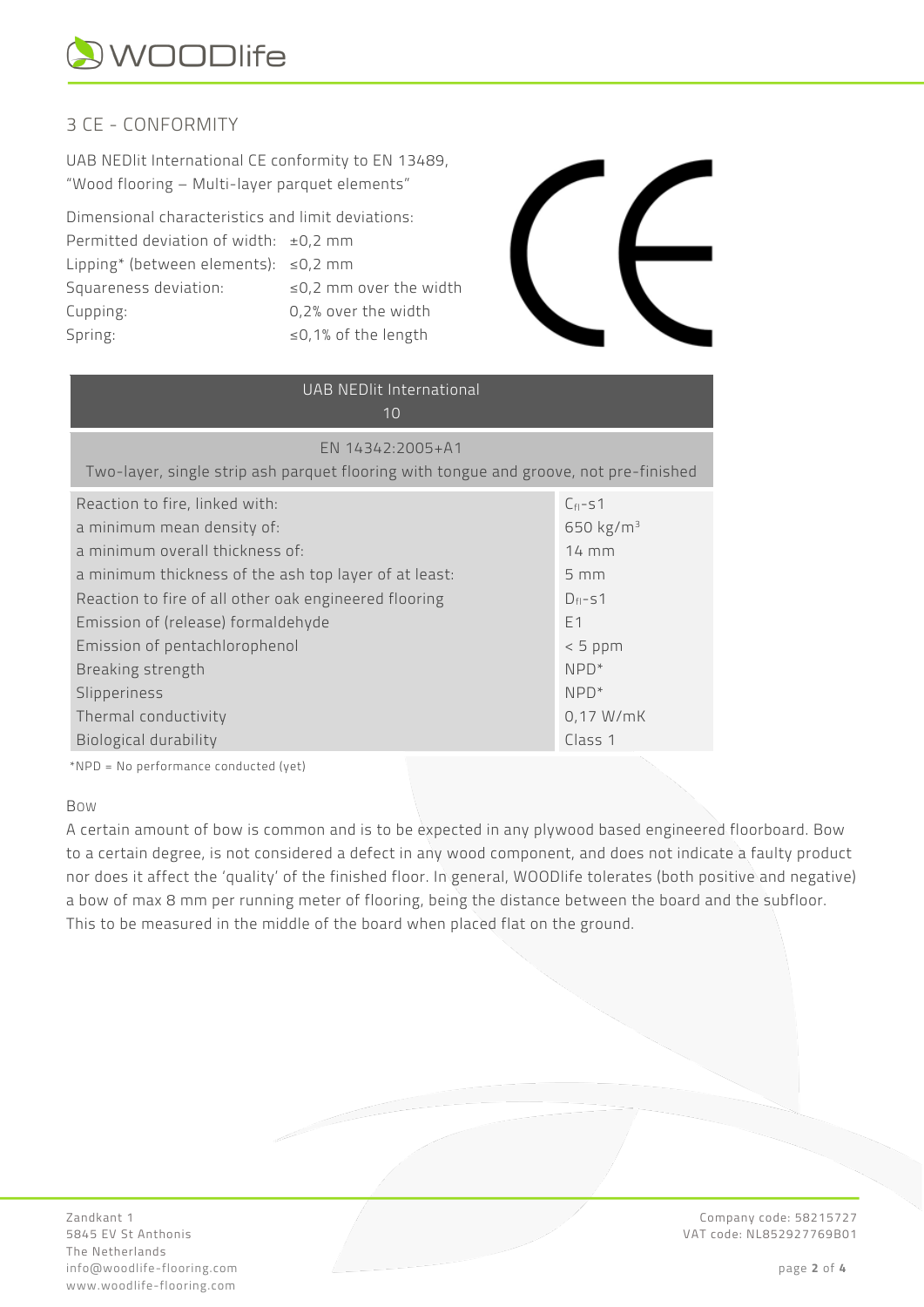# **QWOODlife**

#### 4 ENVIRONMENT

Production

- $\rightarrow$  The European ash used is harvested from controlled European forests throughout the Baltics, largely from FSC®- certified forests.
- $\rightarrow$  The floorboards are produced according to EN 13489.
- $\rightarrow$  The floorboards are cold pressed, using an EPI-adhesive produced by Dynea, Norway: Prefere 6170 with hardener Prefere 6670. The adhesive is 100% formaldehyde-free.

#### Finishing

The floorboards are finished using low-emission natural oils, hardwax oils and waterbased lacquers produced by Saicos Colour, Germany.



Optionally all our floorboards can be treated with a fire-retardant system provided by Rubio Monocoat; the Flamaway system. We are one of the few European holders of a Bfl-s1 grading in engineered oak flooring according to the European fire classes (Euroclasses), which are described in norm EN-13501-1. A copy of our European fire rating certificate can be downloaded on our website.

#### Green building

WOODlife's multiplanks have an Excellent rating according to BREAAM. The approval implies that the products have passed tests for all major European regulations on the presence of VOC's and Formaldehyde in wooden flooring. Our flooring does not contain any solvents, isocyanides, formaldehyde, Creosote, Arsenic or Chrome.

#### Formaldehyde

The below table shows the strictest Formaldehyde norms, their limit values and test results on WOODlife multiplanks, according to test methods which are prescribed for the corresponding norms. Test reports are available upon request.

| Formaldehyde classification         | Country<br>label | Limit value<br>in $\mu$ g/m <sup>3</sup> | WOODlife<br>multiplank |
|-------------------------------------|------------------|------------------------------------------|------------------------|
| F <sub>1</sub>                      | Europe           | 150                                      |                        |
| AgBB                                | Germany          | 120                                      | 4.3                    |
| Belgian regulation on VOC emissions | Belgium          | 100                                      | 4.3                    |
| CARB Phase 2                        | US/CA            | 60                                       |                        |
| Blue Angel (Blaue Engel)            | Germany          | 60                                       | 4.3                    |
| M <sub>1</sub>                      | Finland          | 50                                       | 5.4                    |
| $A^+$                               | France           | 10                                       | 4.3                    |
| California CDPH                     | US/CA            | $\overline{9}$                           |                        |
| LEED4                               | US/CA            | $\overline{9}$                           |                        |



Zandkant 1 Company code: 58215727 5845 EV St Anthonis VAT code: NL852927769B01 The Netherlands info@woodlife-flooring.com page **3** of **4** www.woodlife-flooring.com